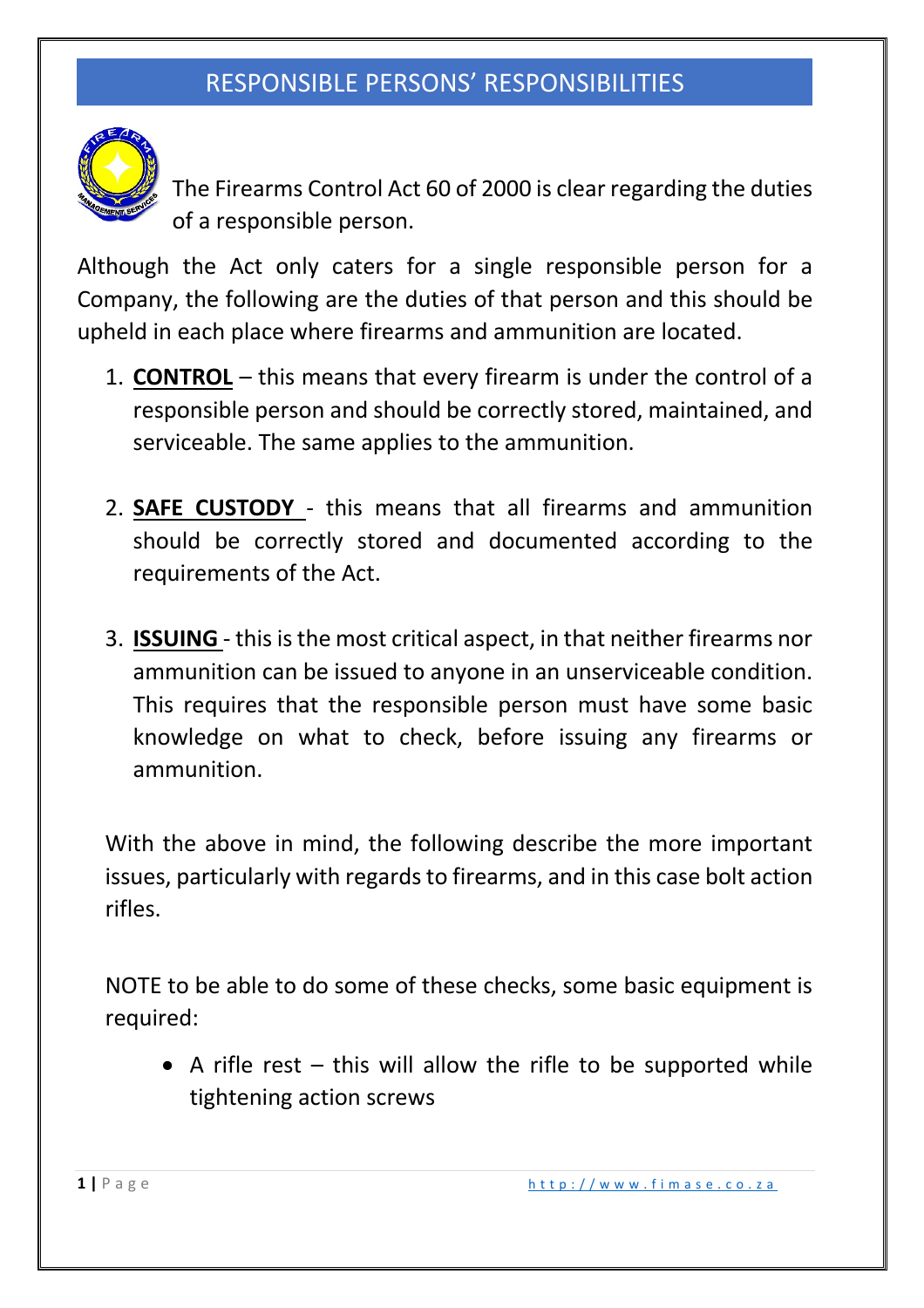• Screwdriver – must fit the action screws correctly. Do not use a Leatherman

#### **RIFLE CHECKS**

- 1. **THE BOLT MUST MATCH THE RIFLE**. This can be checked by removing the bolt, turning the extractor, and checking the etched or engraved number on the bolt against the serial number off the rifle. If they do not match, then the rifle must NOT be issued! This problem will cause case head separations on fired ammunition which are fortunately not dangerous to the shooter but destroy cases.
- 2. **ACTION SCREWS MUST BE PRESENT AND TIGHT.** A BRNO rifle has two action screws, and a CZ rifle has three action screws. All must be functional and tight. Tight means NO MOVEMENT AT ALL!
- 3. **SPACERS MUST BE PRESENT AROUND THE TWO ACTION SCREWS AT THE TRIGGER GUARD.** This can only be checked if the trigger guard is removed and should ONLY be done by a competent person or if the rifle has been subjected to heavy rain or mud. The rear action screw has a longer spacer than the front screw. If these are not present, then the action screws will be tightened against the wood of the stock and will start becoming loose.

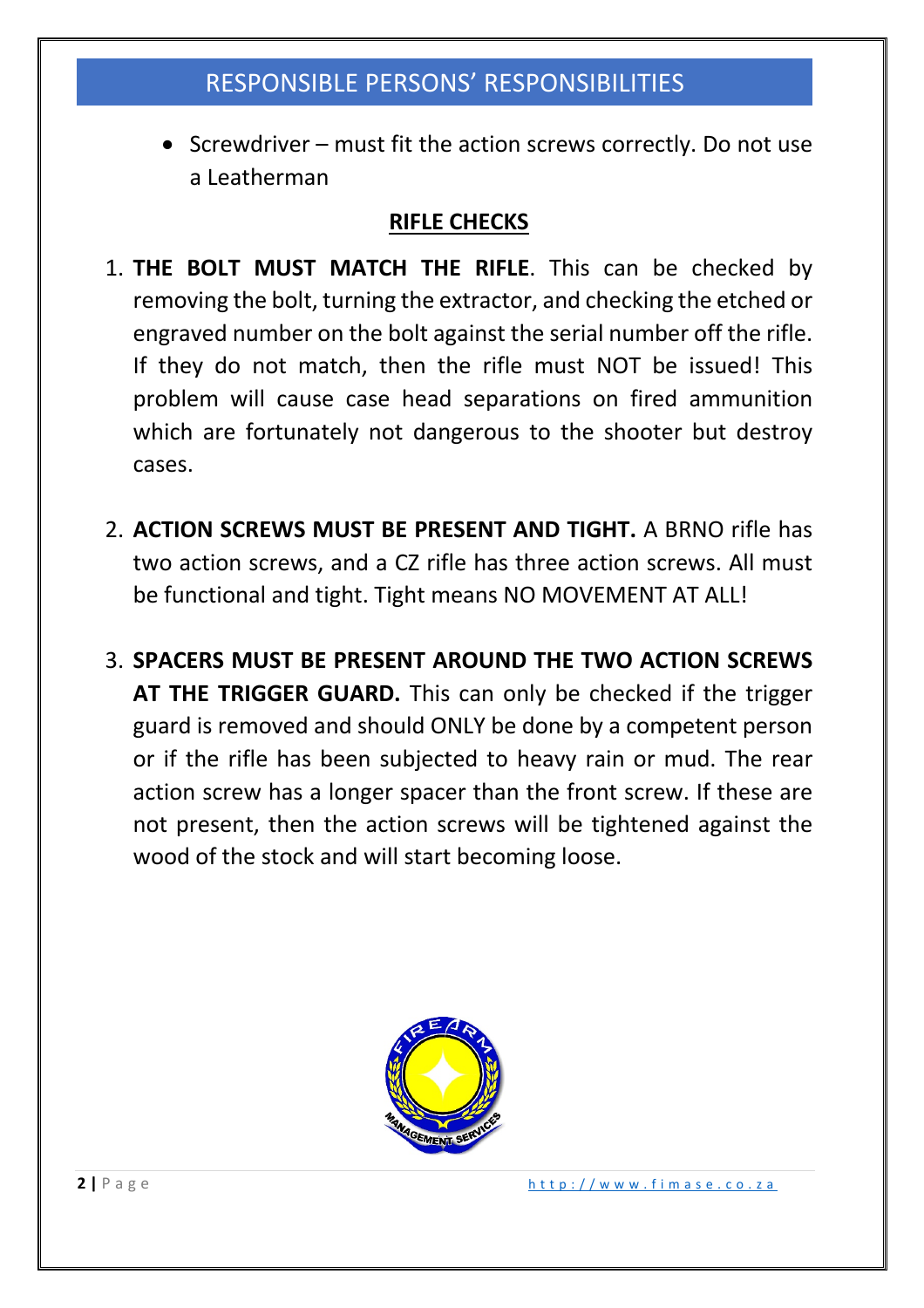## **4. BASIC TOP-TO-TOE CHECK OF A (BRNO or CZ) BOLT ACTION RIFLE (This is a simple check and does not require anyone to be a qualified gunsmith)**

- a. Remove the bolt and check the serial number of the rifle against the number under the extractor
- b. Check the extractor claw for chips
- c. Is the muzzle crown damaged or chipped?
- d. Is the front sight present and unbroken?
- e. Is the rear sight present and tight?
- f. Unlatch the magazine catch
- g. Check the magazine spring
- h. Ensure magazine spring is attached correctly to both the follower and floor plate. (Relatch the floor plate when done)
- i. Are there any cracks on the stock near or around the pistol grip?
- j. Is the recoil pad present and undamaged?
- k. Look down the barrel and inspect for any obstructions or obvious marks or damage to rifling (look from the muzzle!)
- l. Place the rifle on a rack and check the actions screws are present and tight
- m.Replace the bolt, point in a safe direction, cock the action, and squeeze the trigger. Does the action work?
- n. Does the bolt work smoothly in the action?
- o. Has the rifle been cleaned and lubricated?
- p. Store rifle in safe or issue rifle
- q. This check should be done once rifles are cleaned and before storing in the safe
- r. Any issues must be written up on the attached Rifle Register

**oOo**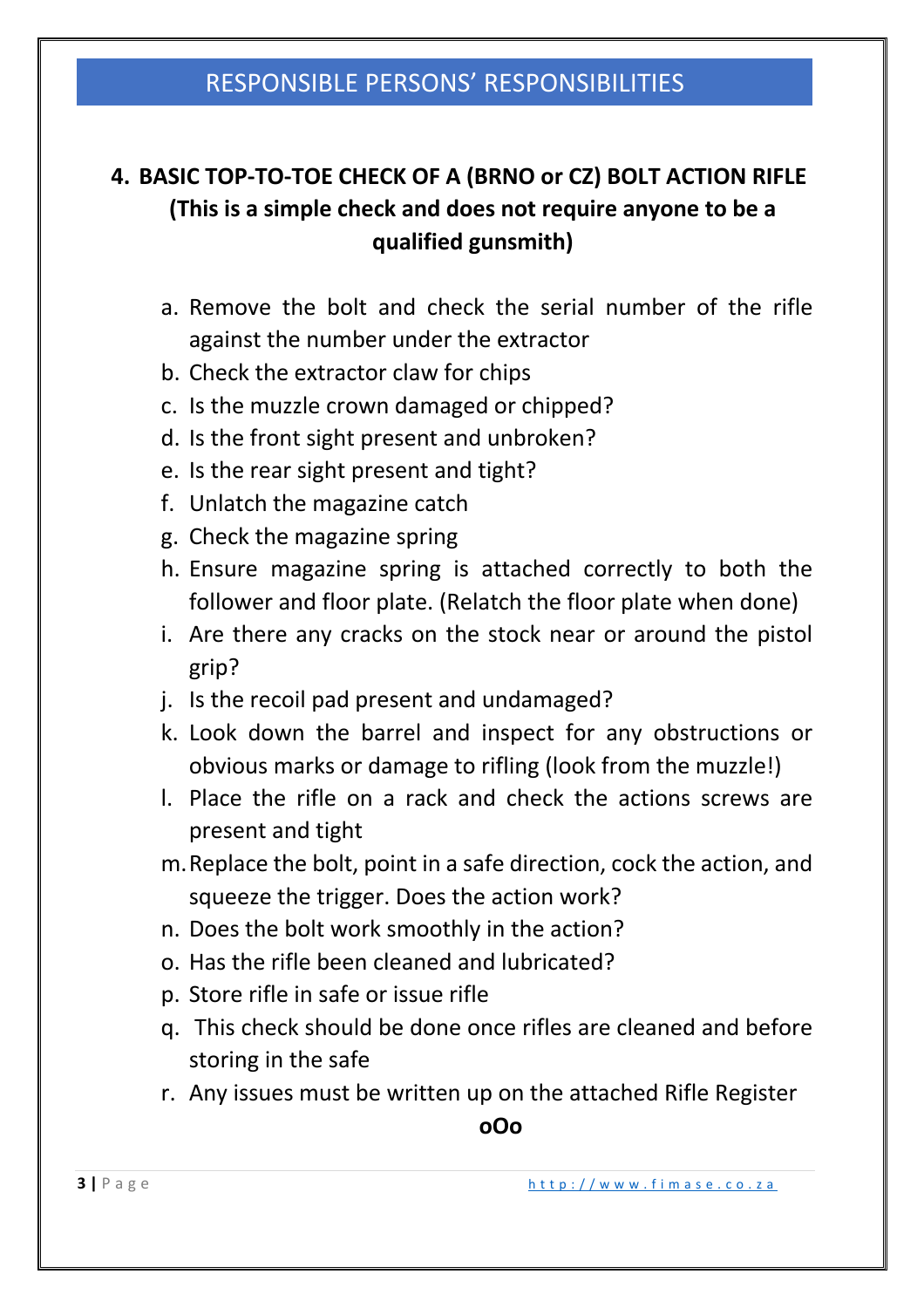#### **AMMUNITION CHECKS**

- a. Has the Ammunition Register been updated?
- b. Is the ammunition correct for the rifles issued?
- c. Are there are obvious defects on the ammunition? (Usually when ammunition is in boxes the primer is facing upwards and it can be clearly seen if the box contains fired or unfired cases).
- d. Loose bullets in cases are the more obvious problem. This is NOT dangerous and can be safely used for TRAINING ONLY!
- e. Write up the number of rounds issued.
- f. When ammunition is returned after a range session, all "problem rounds" should be inspected and kept aside.
	- i. Case head separations
	- ii. Rounds that do not cycle
	- iii. Bullets pushed into case
	- iv. Loose bullets
	- v. Damaged cases (not bent mouths or necks)
- g. All problem rounds must be returned to Head Office who should return them to reloader for inspection and reissue.
- h. All issued rounds should be cycled before shooting. Any resistance or stiffness while cycling, reject that round and report to the responsible person.

**oOo**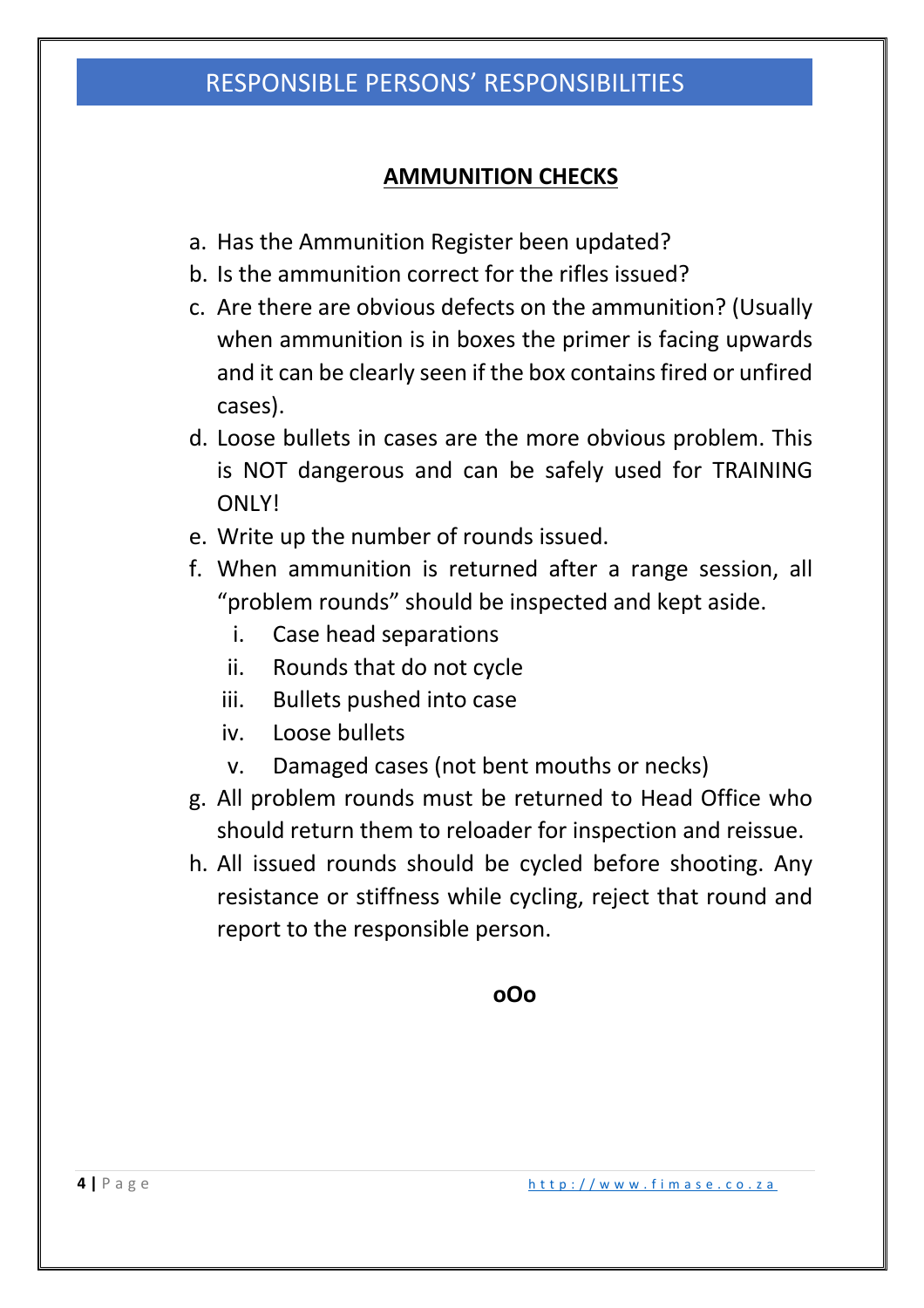# **Inspection Register Reg. 21(2)(s)(l)**  $Res. 21(2)(s)(l)$

**Reg. 21(3)**

**Rifle, Calibre and Serial** 

**number:**

| required) |  | Signature |
|-----------|--|-----------|
|           |  |           |
|           |  |           |
|           |  |           |
|           |  |           |
|           |  |           |
|           |  |           |
|           |  |           |
|           |  |           |
|           |  |           |
|           |  |           |